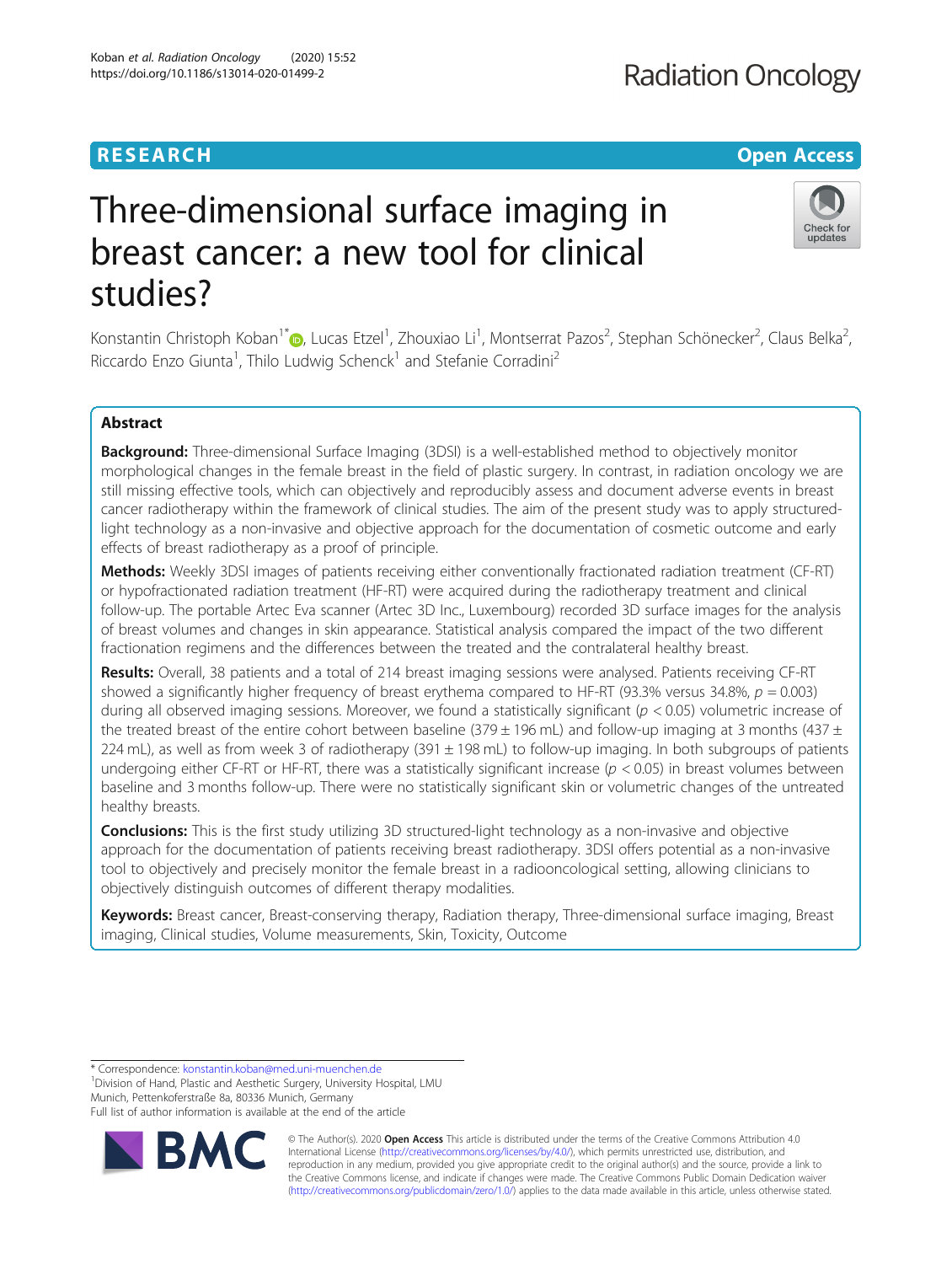#### Introduction

Adjuvant radiation therapy (RT) offers a significant benefit in preventing local recurrences and improves cancer-specific survival in patients undergoing breastconserving therapy for early-stage breast cancer [[1,](#page-6-0) [2](#page-6-0)]. Over the past decade the evaluation of hypofractionated treatment protocols has been of major interest in modern breast radiotherapy [\[3\]](#page-6-0). Several randomized trials (START A, START B trials and the Canadian trial) [\[4](#page-6-0), [5\]](#page-6-0) proved the safety and efficacy of hypofractionation (HF-RT), which recently has been introduced as the new standard of care in clinical practice [\[4](#page-6-0)–[7\]](#page-6-0). Historically, the standard regimen consisted of conventional fractionated RT (CF-RT) using 25 fractions up to a dose of 50.0 Gy. Regarding primary endpoints like locoregional tumor relapse rates, there were no significant differences between the fractionation regimens in the randomized trials. However, regarding adverse effects, the HF-RT showed significantly less toxicities (breast induration/ shrinkage, telangiectasia, and breast oedema) as compared to CF-RT. [\[8,](#page-6-0) [9](#page-6-0)] Most studies used clinical assessments, standardized questionnaires or standardized photographs to assess cosmetic outcome and adverse effects of breast RT. [\[10](#page-6-0), [11](#page-6-0)] Nevertheless, it remains difficult to objectively assess side effects, like erythema, edema or fibrosis, which can negatively influence the shape, symmetry and appearance of the breast, and subsequently the patient's quality of life.

Tools that can objectively assess and document adverse events in order to identify the impact of different treatment regimens are therefore becoming increasingly important for future clinical studies. Recent technological developments have enabled the use of threedimensional surface imaging (3DSI) as a viable solution to assess changes in breast contour and appearance [[12](#page-6-0)– [14\]](#page-7-0). 3DSI are powerful imaging devices that have already found widespread application in the field of plastic surgery, where they are advantageously affecting the process of planning and documenting breast-surgical procedures. One of the used imaging methods is depth sensor-based tracking of the body contour, which is also used for Surface Image Guided Radiation Therapy [\[15](#page-7-0)–[18\]](#page-7-0). Other technologies, such as stereo-photogrammetric or structured light 3DSI, are also viable options for clinical applications [[19\]](#page-7-0). The mobile Artec Eva 3D surface scanner (Artec 3D Inc., Luxembourg) is an affordable device that combines the latter two technologies. Its ability to create both, spatially highly accurate and textured 3D models with little effort, has already been successfully used in other clinical studies [[20](#page-7-0)–[23](#page-7-0)]. 3DSI allows to reproducibly assess changes in breast volume and appearance due to edema, fibrosis or erythema.

The aim of the present study was the application of an established 3DSI-based method routinely used in plastic surgery to document and quantify changes of the breast in patients receiving CF-RT and HF-RT, and to objectively confirm early onset of adverse effects during radiotherapy and early clinical follow-up.

## Patients, materials and methods

#### Patient inclusion

Patients were invited to participate in this study on the day of their first visit at the department of Radiation Oncology, University Hospital, LMU Munich, Germany. Written informed consent was obtained from all patients. Patients receiving simultaneous bilateral breast radiotherapy were excluded from participation.

#### Radiation treatment

The breast clinical target volume (CTV) was delineated encompassing the glandular tissue of the breast, while the planning target volume (PTV) was defined by adding a margin of 5 mm in the transverse plane and 8 mm in cranial–caudal direction to the CT, according to the European Society for Radiotherapy and Oncology (ESTRO)-guidelines [\[24\]](#page-7-0). 3-dimensional conformal radiation therapy (3D-CRT) treatment planning was performed using the Oncentra Masterplan treatment planning system version 4.5.2 (Elekta AB, Sweden). All plans consisted of two opposing tangential beams for the breast with the addition of some subfields to increase dose homogeneity or to add the dose for the simultaneous integrated boost (SIB). The conventional fractionated RT (CF-RT) consisted of a total dose of 50 Gy in 25 fractions, while the hypofractionated regimens (HF-RT) was applied up to a dose of 40.05 Gy in 15 fractions. The boost to the tumor bed consisted of 10–16 Gy in 2 Gy single dose or a simultaneously integrated boost with a single dose of 0.5Gy/daily.

#### Imaging devices

The portable Artec Eva capture device (Artec 3D Inc., Luxembourg) was used for non-invasive 3DSI. It is depicted in Fig. [1](#page-2-0). The surface scanner is equipped with structured light technology, which allows for a 3D point accuracy of up to 0.1 mm and a 3D resolution of up to 0.5 mm as specified by the manufacturer. With an operating distance ranging between 0.4 and 1 m, it enables the operator to rapidly capture localized areas of the human body  $[21-23, 25-27]$  $[21-23, 25-27]$  $[21-23, 25-27]$  $[21-23, 25-27]$  $[21-23, 25-27]$  $[21-23, 25-27]$  $[21-23, 25-27]$  $[21-23, 25-27]$ . For the duration of the imaging process, the surface scanner was tethered via USBinterface to a commercially available capture Dell XPS 159560 laptop. The compact device was equipped with the Artec Studio Professional 12 software (Artec 3D Inc., Luxembourg) for surface capture and enabled subsequent image processing and analysis.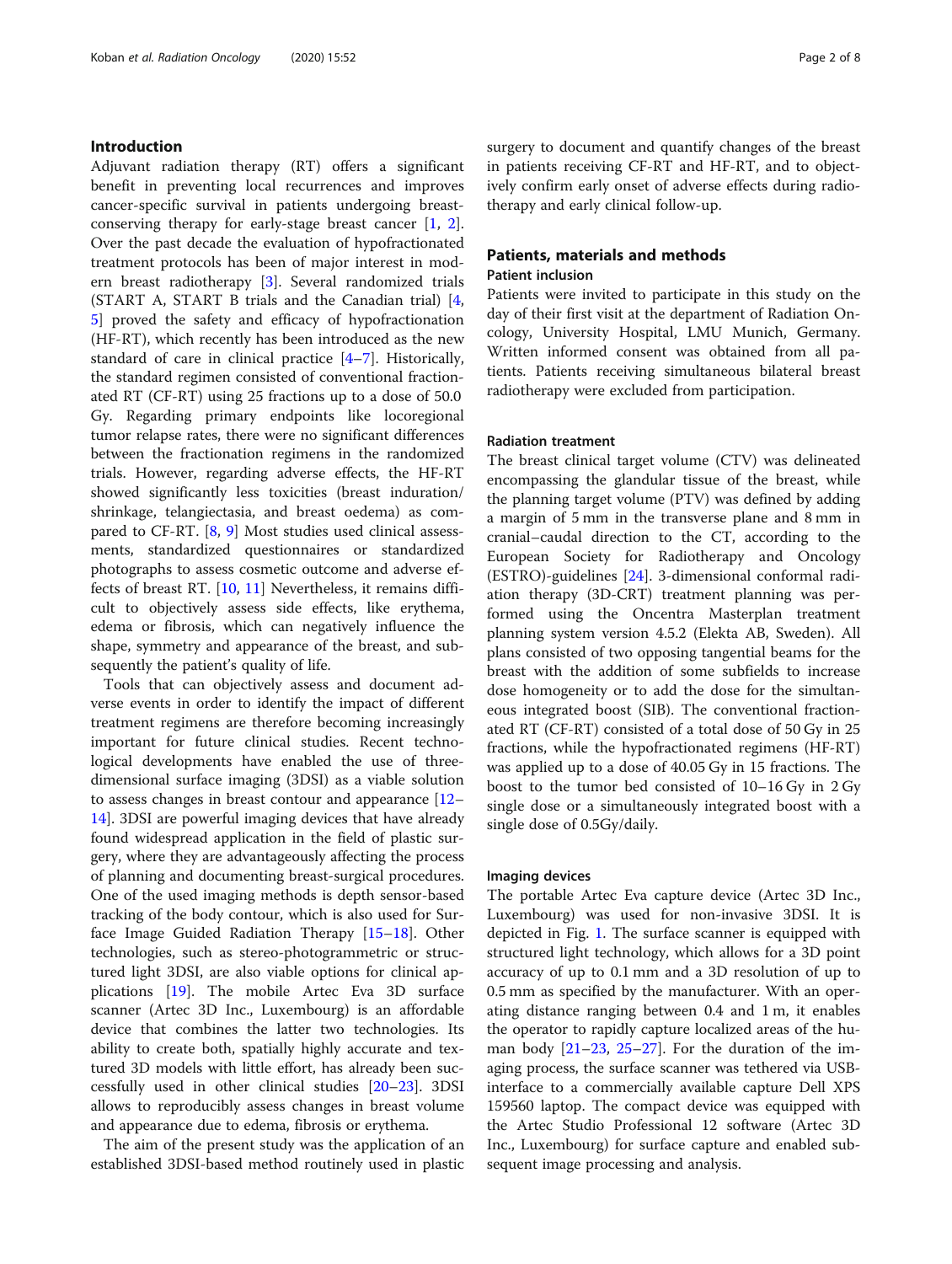<span id="page-2-0"></span>

3D Inc., Luxembourg) used for all imaging procedures

#### 3D imaging and processing

One of three skilled operators (KCK, LE or ZL) informed the patients about the imaging procedure before conducting the baseline imaging session prior to the first radiation treatment. Subsequent images were acquired in weekly intervals for the duration of the treatment, as well as during the routine clinical follow-up where applicable.

Following a standardized protocol for patient positioning, imaging of the breast was conducted in an upright standing position. The patient's hands were placed on the hips, while the arms were left relaxed and the face was directed straight ahead. To prevent surface artefacts, the patients were requested to remove necklaces and clothing covering the torso prior to surface imaging. The operator instructed the patients to remain in the designated position and to keep as still as possible while breathing freely. Holding the surface scanner in one hand and the laptop placed on a side table directly adjacent to the patient, the operator proceeded to systematically capture all visible areas of the breast and frontfacing torso. Imaging duration averaged to about 30 s.

The raw data file was saved upon scan conclusion, followed by later registration and correct alignment of individual frames of the chest image resulting in a reconstruction of a textured 3D data file. An example of the final surface images can be seen in Figs. 2 and [3](#page-3-0).

#### Assessment of breast changes

Usually, early toxicity and breast changes already occur during fractionated RT or within the first 12 weeks following RT. Skin erythema is the first sign of radiation dermatitis and its intensity varies with the radiation dose. While transient erythema may be seen even after a single fraction of radiation (2 Gy), hyperpigmentation, epitheliolysis, and desquamation only occur with increasing RT dose [\[28](#page-7-0)].

Late changes are considered to occur after 12 weeks following RT. There may be a variable latency period following acute/early changes during which the skin may appear normal and late effects like xeroderma, atrophy, telangiectasia, subcutaneous fibrosis which may develop after years. Fibrosis may develop, with progressive induration, edema, and thickening of the dermis and subcutaneous tissues [\[29\]](#page-7-0). The total radiation dose is critical in determining the severity of acute skin reactions, while the late effects are more influenced by the dose per fraction. Possible changes of the breast appearance as stated above were observed and recorded by the analysis of the textured 3D images after the conclusion of data acquisition.

#### 3D volumetric analysis

The digital surface images of each patient were exported in the OBJ file format and superimposed by use of the closest iterative point algorithm within the Mirror Medical Imaging software (Canfield Sci., NJ, USA). Digital landmarks were placed by a trained examiner (KCK) for further analysis of breast changes. Breast dimensions were acquired by an automated software log reporting on the distances over surface between landmarks. Individual breast volume was quantified using another integrated software algorithm that digitally interpolated the chest wall to calculate the respective volume.

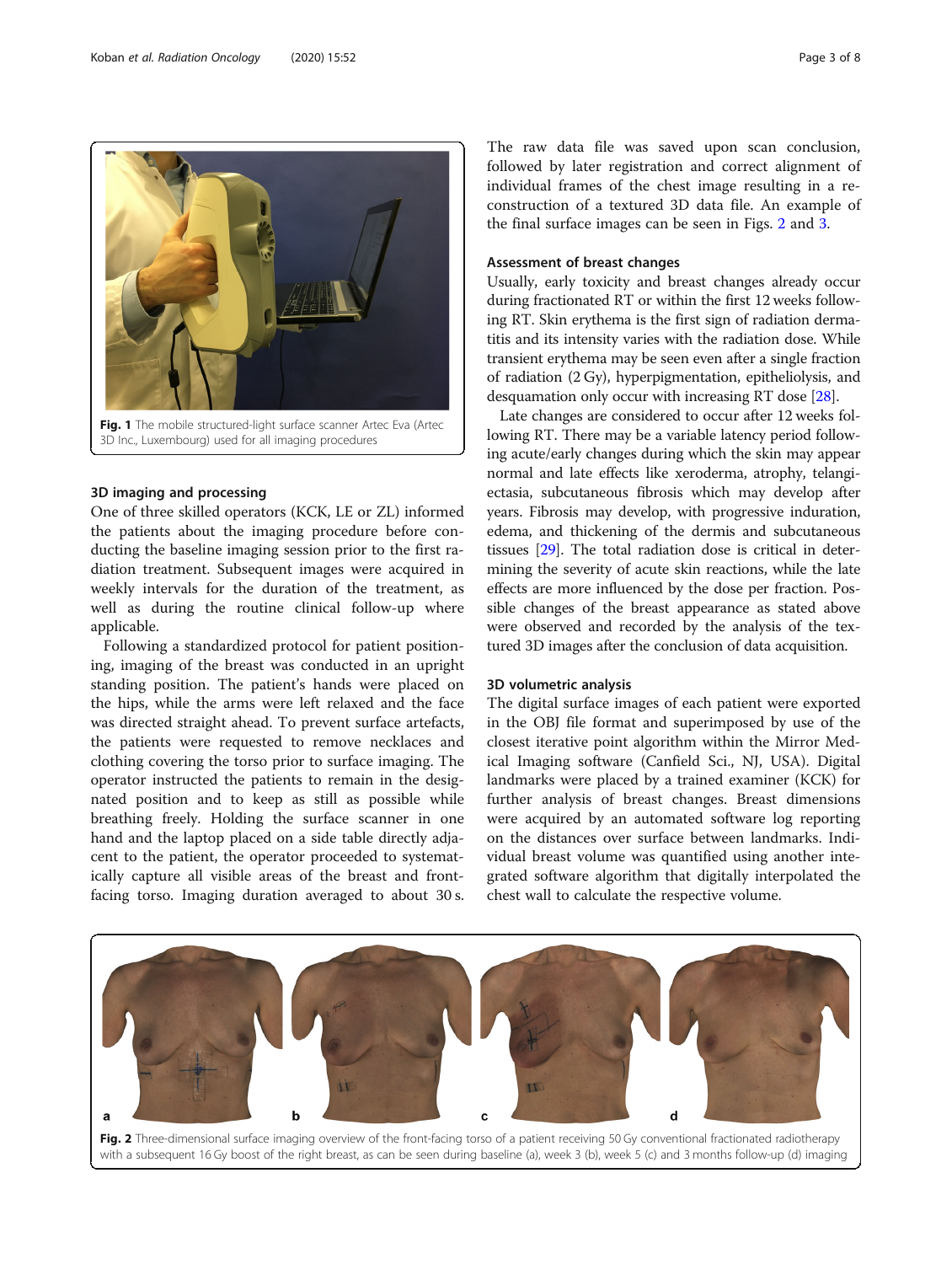<span id="page-3-0"></span>

#### Statistical analysis

We examined the breast appearance as well as volumetric breast measurements of all irradiated breasts. Changes during RT treatment and follow-up were analysed for all patients, as well as for different subgroups. The baseline was statistically compared with the subsequent imaging sessions and the clinical follow-up imaging. The untreated contralateral breasts were volumetrically analysed as control measurements to confirm scanner reproducibility. Subgroup analysis was performed regarding fractionation regimen (CF-RT vs HF-RT).

The frequency of changes in breast appearance was assessed using Fisher's exact test methodology. Changes regarding breast volume were examined using one-way repeated measures ANOVA for data where the assumptions of normal distribution and equal variance were met, else the Friedman repeated measures ANOVA on ranks was used. A  $p$ -value < 0.05 was considered statistically significant. All statistical analyses were conducted using the SigmaPlot Version 12.0 software package for scientific graphing and data analysis (Systat Software Inc., San José, CA, USA).

#### Results

### Patient and tumor characteristics

For this study we enrolled thirty-eight (38) female patients. All women underwent radiation treatment and were imaged using 3DSI between November 2017 and September 2018. Patient and treatment characteristics are summarized in Table 1. Median age at diagnosis was 57 years (range: 30–80) and the median body mass index (BMI) was 23.3 (range: 17.2–28.5). The tumor side was right-sided in 16 cases (42.1%) and left-sided in 22 patients (57.9%). Overall, tumor stage was pTis in 4/38 women (10.6%), pT1 in 22/38 patients (57.9%), pT2 in 4/38 cases (10.6%) and pT3 in 1/38 patients (2.6%). Nodal status was negative in the majority of patients (78.9%, 30/38), positive in 5 patients (13.2%) and not evaluated in 3 patients (7.9%) with the diagnosis of DCIS  $(n = 2)$  or in the setting of recurrent disease  $(n = 1)$ . Eleven patients underwent neoadjuvant systemic therapy due to triple negative breast cancer  $(n = 4)$ , Her2-neu positive disease ( $n = 6$ ) or a locally advanced cT4b tumor  $(n = 1)$ .

Regarding the fractionation schemes, 15/38 patients (38.5%) received a normofractionated RT regimen (50Gy/ 25fractions) and 23/38 patients (60.5%) a hypofractionated

#### Table 1 Cohort characteristics

|                          |                                             |                | 38 patients     |  |
|--------------------------|---------------------------------------------|----------------|-----------------|--|
|                          |                                             | n              | (96)            |  |
| Age at diagnosis (years) | < 50                                        | $\mathsf{Q}$   | (23.7)          |  |
|                          | $51 - 60$                                   | 13             | (34.2)          |  |
|                          | $61 - 70$                                   | 6              | (15.8)          |  |
|                          | > 71                                        | 10             | (26.3)          |  |
|                          | median age (years)                          | 57.0           |                 |  |
| Tumor side               | Left                                        | 22             | (57.9)          |  |
|                          | Right                                       | 16             | (42.1)          |  |
| Surgery                  | <b>BCS</b>                                  | 36             | (94.7)          |  |
|                          | Mastectomy with<br>immediate reconstruction | $\overline{2}$ | (5.3)           |  |
| Tumour size              | ypT0                                        | 7              | (18.4)          |  |
|                          | pTis                                        | 4              | (10.6)          |  |
|                          | pT1                                         | 22             | (57.9)          |  |
|                          | pT <sub>2</sub>                             | 4              | (10.6)          |  |
|                          | pT3                                         | 1              | (2.6)           |  |
| Nodal status             | pN0                                         | 30             | (78.9)          |  |
|                          | pN+                                         | 5              | (13.2)          |  |
|                          | pNx                                         | 3              | (7.9)           |  |
| Grade                    | G1                                          | 5              | (13.2)          |  |
|                          | $G2-3$                                      | 33             | (86.8)          |  |
| Hormone Receptor         | positive                                    | 27             | (71.1)          |  |
|                          | negative                                    | 10             | (26.3)          |  |
|                          | unknown (DCIS)                              | 1              | (2.6)           |  |
| Her2/neu Status          | positive                                    | 9              | (23.7)          |  |
|                          | negative                                    | 27             | (71.0)          |  |
|                          | unknown (DCIS)                              | $\overline{2}$ | (5.3)           |  |
| Radiotherapy regimen     | Normofractionated (50Gy/25fx)               | 15             | (39.5)          |  |
|                          | Hypofractionated (40Gy/15fx)                | 23             | (60.5)          |  |
| Boost                    | no                                          | 21             | (55.3)          |  |
|                          | yes                                         | 17             | (44.7)          |  |
| BMI                      | median (range)                              | 22.3           | $(17.2 - 28.5)$ |  |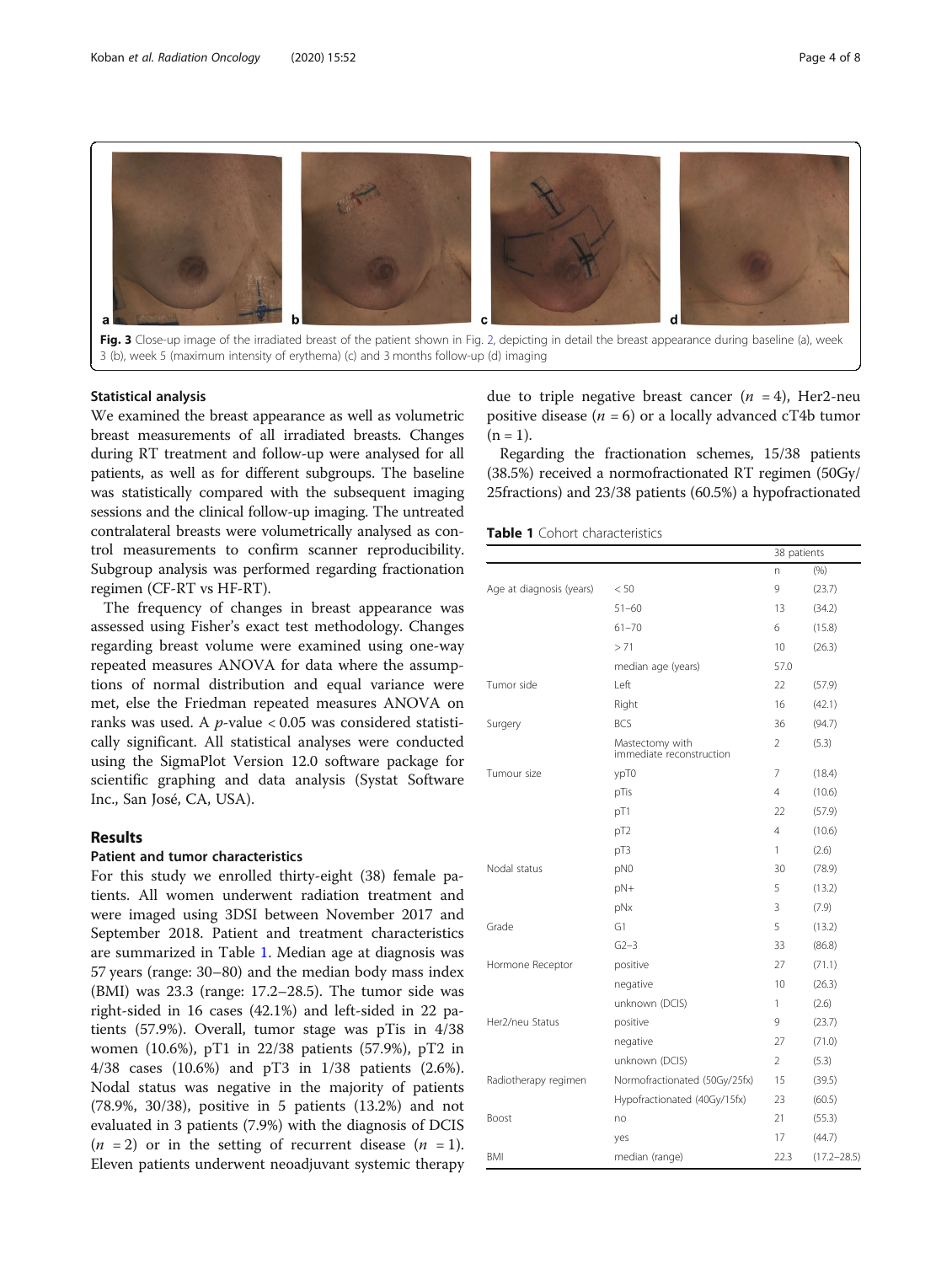| Timepoint | baseline | week | week 2 | week 3 | week 4 | week 5 | week 6 | week 7 | follow-up |
|-----------|----------|------|--------|--------|--------|--------|--------|--------|-----------|
| Overall   | 0.0      | 2.9  | 14.7   | 36.8   |        | 100.0  | 100.0  | 66.7   | ر         |
| CF-RT     | 0.0      | 0.0  |        | 46.7   | 92.9   | 100.0  | 100.0  | 66.7   | 0.0       |
| $HF-RT$   | 0.0      | 4.8  | 19.0   | 30.4   | 50.0   | ΝA     | ΝA     | NA     | 5.6       |

Table 2 Assessment of breast changes (skin erythema) during the treatment course and clinical follow-up at 3 months

All results are expressed in percent of patients ( $n = 38$ )

RT (40Gy/15fx). Moreover, 17 patients (44.7%) received a consecutive boost irradiation to the tumor bed or a simultaneously integrated boost  $(n = 2)$ .

#### Assessment of breast changes

A total of 214 imaging sessions were conducted. None of the patients receiving CF-RT or HF-RT showed signs of a skin reaction during the baseline imaging session. Details on the incidence of changes in breast appearance are displayed in Table 2.

When examining the overall changes regarding breast appearance, we found localised skin erythema in 22 out of 38 cases (57.9%). One patient (2.6%) of the entire cohort suffered from epitheliolysis of the nipple-areolar complex, which subsided completely before the final follow-up imaging session at 3 months after RT. Moreover, all skin reactions were observed during a maximum of 4 consecutive imaging sessions. Changes in breast appearance were mostly self-limited after the end of the radiation treatment with only one observed case (3.7%) of persistent erythema during clinical follow-up.

Regarding the influence of the different fractionation schemes, 1 out of 15 patients receiving CF-RT (6.7%) showed no signs of skin reaction, while 14 out of 15 women (93.3%) experienced skin erythema within the target volume (see Figs. [2](#page-2-0) and [3](#page-3-0)). The median starting point was during the third week of radiation, with a maximum peak during the fifth week. The erythema decreased until the sixth week of radiation treatment and had a median duration of 2 weeks. In contrast, 15 out of 23 patients undergoing HF-RT (65.2%) showed no signs of any skin reaction, while eight out of 23 patients (34.8%) exhibited localised skin erythema. The median starting point was earlier than in CF-RT and began in the second week of radiation, with a maximum peak in the third week and the end point during the fourth week of radiation treatment. The duration of the skin reaction was similar to CF-RT, with a median duration of 2 weeks.

We observed changes in breast appearance during week 3 of RT in 46.7% of patients receiving CF-RT, and in 30.4% of patients receiving HF-RT. When examined using Fisher's exact test methodology, this difference was not statistically significant ( $p = 0.165$ ). None of the patients undergoing CF-RT presented with changes in breast appearance during the clinical follow-up visit, whereas one single HF-RT patient (5.6%) exhibited persistent localised redness. This difference was also not statistically significant ( $p = 0.805$ ). However, patients receiving CF-RT showed a statistically significant higher frequency of changes in breast appearances when compared to HF-RT (93.3% versus 34.8%,  $p = 0.003$ ) if all observed imaging sessions were considered.

#### 3D volumetric analysis

The detailed volumetric results are listed in Table 3. The mean breast volume for the entire cohort during baseline imaging was  $379 \pm 196$  mL, as compared to  $391 \pm$ 198 mL during week 3 of RT and 437 ± 224 mL during clinical follow-up at 3 months. When using the Friedman test to compare the volumetric results of the treated breast for the entire cohort, we found a statistically significant change in breast volume between the examined imaging sessions ( $p < 0.001$ ). Subsequent use of Dunn's method of multiple comparisons showed a statistically significant increase ( $p < 0.05$ ) of breast volumes between both, baseline and follow-up at 3 months, as well as between week 3 and follow-up imaging. There were no statistically significant changes in breast volume when examining the untreated healthy breasts ( $p =$ 0.708).

Regarding the influence of the different fractionation schemes, in patients undergoing CF-RT, the mean breast volume during baseline imaging was 387 ± 171 mL, as compared to  $416 \pm 183$  mL during week 3 and  $443 \pm 212$ mL during clinical follow-up at 3 months  $(p < 0.001)$ . Subsequent analyses showed a statistically significant

Table 3 Assessment of volumetric breast changes during the treatment course and clinical follow-up at 3 months for the entire cohort and the two subgroups, receiving either conventionally fractionated RT (CF-RT) or hypofractionated RT (HF-RT)

|                                  | baseline    | week 3      | follow-up   |
|----------------------------------|-------------|-------------|-------------|
| Entire cohort (treated breast)   | $379 + 196$ | $391 + 198$ | $437 + 224$ |
| Entire cohort (untreated breast) | $382 + 203$ | $382 + 205$ | $382 + 208$ |
| CF-RT (treated breast)           | $387 + 171$ | $416 + 183$ | $443 + 212$ |
| CF-RT (untreated breast)         | $363 + 174$ | $370 + 184$ | $338 + 160$ |
| HF-RT (treated breast)           | $375 + 211$ | $379 + 209$ | $434 + 236$ |
| HF-RT (untreated breast)         | $392 + 220$ | $389 + 220$ | $404 + 229$ |

All results are given as mean  $\pm$  sd (standard deviation) in millilitres (mL)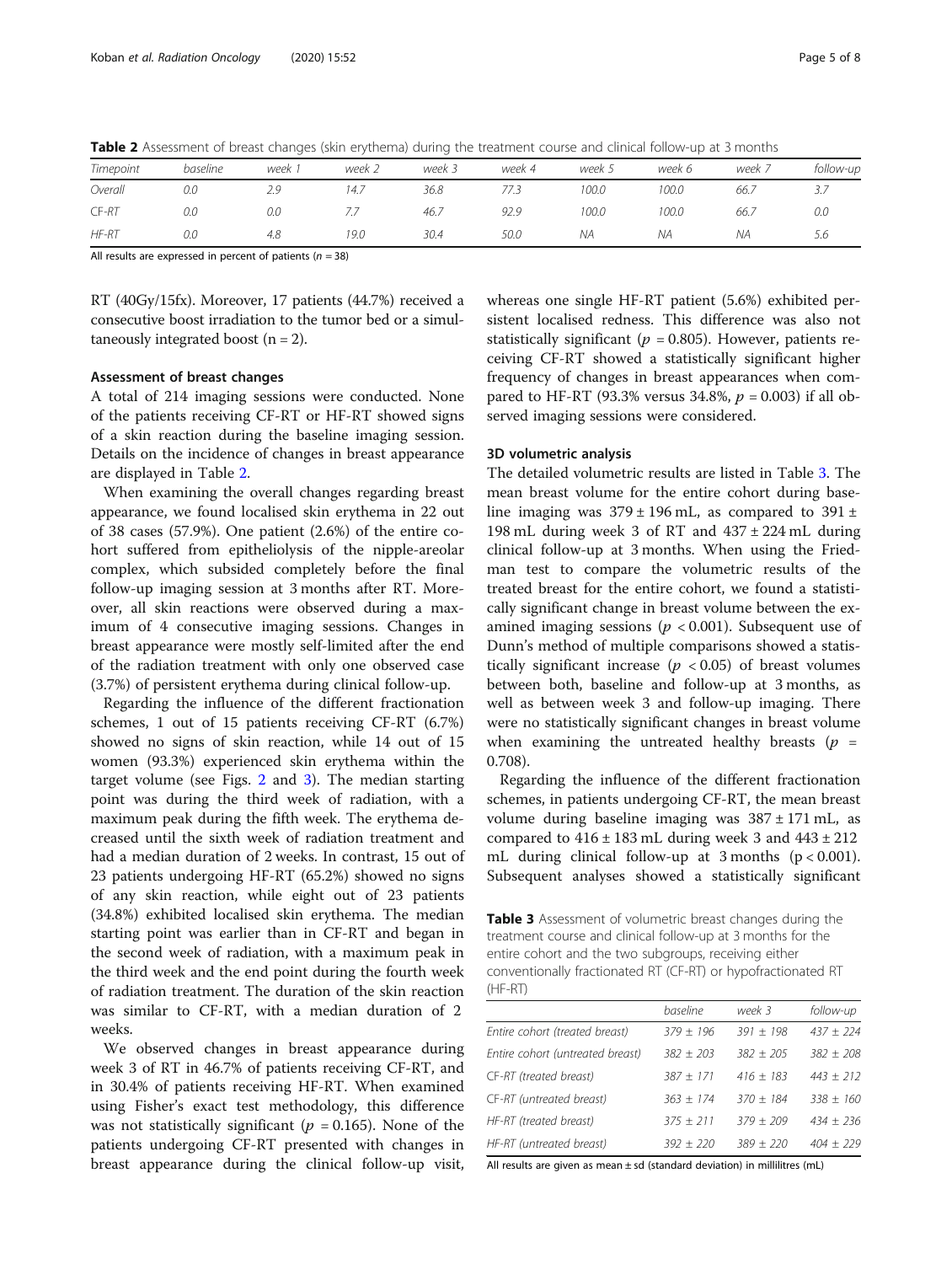increase  $(p < 0.05)$  of breast volumes between baseline and follow-up imaging. Similarly, patients undergoing HF-RT, had a mean breast volume during baseline imaging of  $375 \pm 211$  mL,  $379 \pm 209$  mL during week 3, and 434 ± 236 mL during clinical follow-up at 3 months, which was a statistically significant increase  $(p < 0.05)$ between baseline and follow-up imaging.

#### **Discussion**

In the present study, weekly 3DSI of patients undergoing either CF-TR or HF-RT was conducted for the duration of RT treatment and on clinical follow-up. The portable Artec Eva scanner provided reproducible 3D surface images for analysis of breast volume and changes in breast appearance. A total of 38 patients were enrolled and 214 breast imaging sessions were performed.

While a greater percentage of patients receiving CF-RT showed changes in breast appearance during week 3 of RT when compared to patients receiving HF-RT (46.7% versus 30.4%), this difference was not statistically significant ( $p = 0.165$ ). No patients having received CF-RT presented with changes in breast appearance during the clinical follow-up visit, whereas a single patient having received HF-RT, exhibited localised redness (0.0% versus 5.6%,  $p = 0.805$ ). However, patients receiving CF-RT showed a statistically significant higher frequency of changes in breast appearances when compared with HF-RT (93.3% versus 34.8%,  $p = 0.003$ ) throughout all observed imaging sessions.

When assessing the volumetric breast changes during the treatment course and clinical follow-up at 3 months for the entire cohort, we found a statistically significant (p < 0.05) volumetric increase between both baseline and follow-up imaging, as well as between week 3 and follow-up imaging. In both subgroups of patients undergoing either CF-RT or HF-RT, there was a statistically significant increase ( $p < 0.05$ ) in breast volumes between baseline and 3 months follow-up imaging. As a proof of principle, we found no statistically significant changes in breast volumes when examining the untreated healthy breast.

To the best of our knowledge, this is the first study utilizing 3D structured-light technology as a noninvasive and objective approach for the documentation of side effects during breast radiotherapy. Quantitative metrics derived from 3D surface images allowed to compare the differences regarding cosmetic outcome and early effects of radiation toxicity of different fractionation regimens. While the use of 3DSI enables the assessment of the occurrence and development of skin changes, such as hyperpigmentation and erythema, the software lacks an automated algorithm to analyse the chromatic properties of these changes. Although such tools have been described in other works [[30](#page-7-0), [31\]](#page-7-0), the application of such tools in conjunction with standardized 3DSI might further improve objective assessments in future. Applying this technology in clinical studies in the field of radiation oncology could offer an additional, standardized method to objectively assess and document side effects, such as variations in breast volume or skin deterioration, and match those to subjective evaluated parameters of patient reported outcome measurements (PROMS).

In comparison to conventional photography, studies have shown the superiority of objective and reproducible measurements of 3DSI [\[32](#page-7-0), [33\]](#page-7-0). The 3D imaging device used in the present setting is a portable system that works with structured light imaging and photogrammetric technology, thus enabling fast capturing of a complete 3D surface model of the front-facing thorax within 30 s. During the scanning process itself, the distance from the patient to the camera is shown on the computer screen for better reproducibility. In addition, the practicability is very good, as data processing takes only 2–5 min until final evaluation. This could be even faster, if a more powerful computer was used in clinical practice. However, a drawback of the Artec software is the lack of an accompanying user-friendly medical patient database and comprehensive assessment and evaluation tools for detailed analysis. By importing the scans into the Mirror medical imaging software, we were able to use its database function and analysis tools for greater ease of use.

The texture quality is excellent even under normal light conditions and allows a detailed assessment of skin structure. The system has an integrated light source, which provides a high frequency sequential flashing light, which eliminates the need for extra light adjustments in the background. However, the sequential flashing lights could be unpleasant during patient consultation and its use is not recommended in patients suffering from epilepsy. Regarding susceptibility to involuntary movements, sensitivity was significantly reduced when patients were asked to remain in a relaxed body pose.

The volumetric measurement capabilities of the Artec Eva scanner were previously examined in a cadaveric model, where predefined amounts of injected volume were analysed in various facial regions [[20](#page-7-0), [21\]](#page-7-0). The imaging device was found to provide highly accurate results, even when dealing with as little as milliltres of injected volume. Thus, it can be assumed that the scanner used in this study provides very reliable results regarding volumetric changes of both the irradiated as well as the untreated breast.

Nevertheless, the system has also some remaining limitations. Although 3DSI offers a low-priced and radiation-free method of assessing body contour and volumetric developments when compared to MRI or CT, the technology only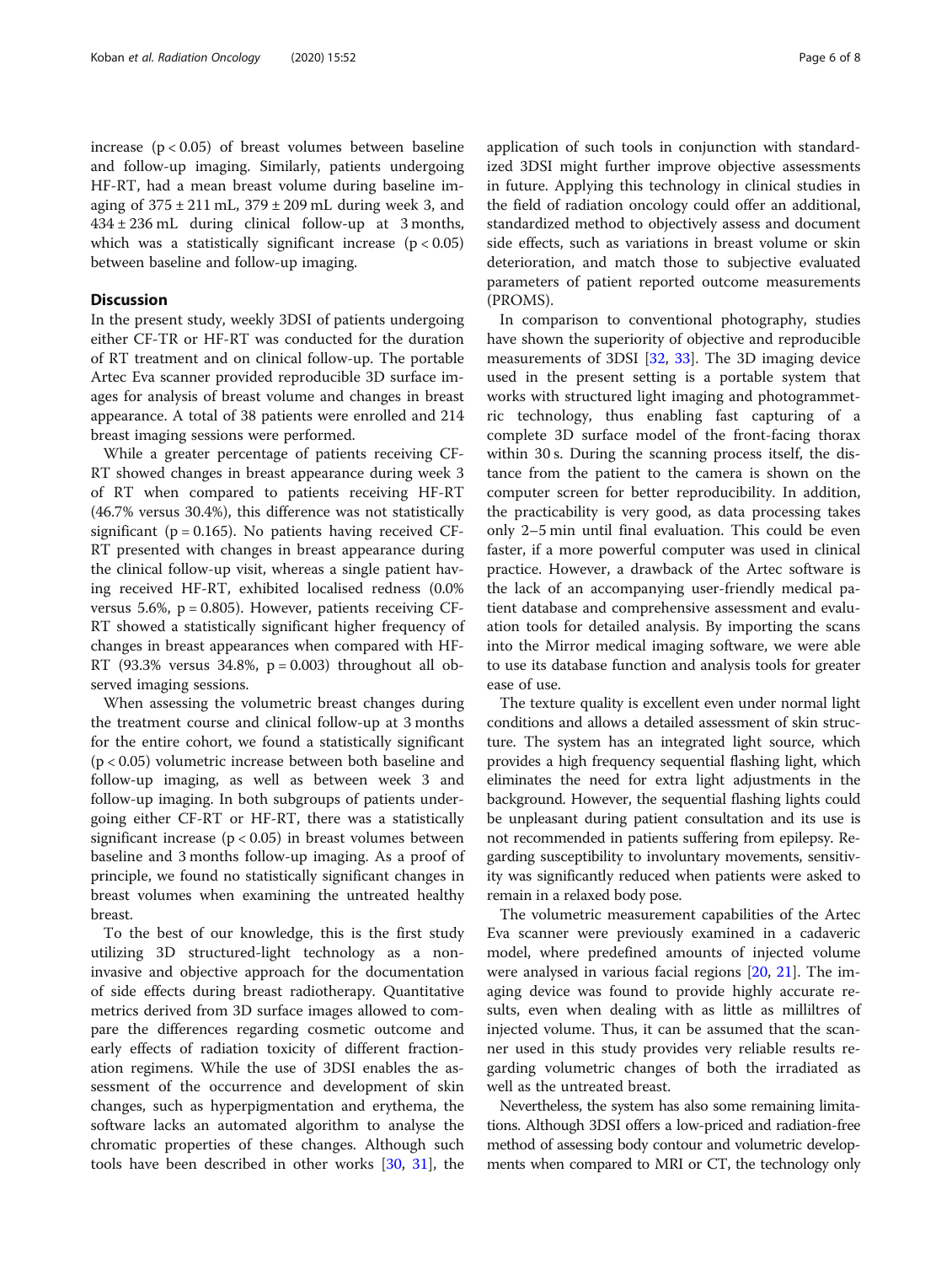<span id="page-6-0"></span>allows body surfaces to be registered. For this reason, it is necessary to compare at least two images to document the relative difference between surfaces. Depending on the technology and software used for imaging, measurements regarding absolute breast volumes have been known to show a higher variance when compared to MRI and CT, and therefore remain inconclusive [[34](#page-7-0)]. Another limitation is the process of manual landmark placement to digitally mark breast boundaries in patients with a high BMI or severe breast ptosis, especially when regarding the inframammary fold and lateral breast border. In the present study, the breast volume was measured by digitally calculating the space enclosed by the 3D surface image of the breast and a digital surface representing the chest wall. The spatial accuracy of this interpolated surface relies heavily on correctly identified breast borders. However, a trained examiner performed the placement of landmark points using a standardized operating procedure, and as a method for internal validation and proof of principle, the volume of untreated contralateral breasts was measured to confirm reproducibility. Over the entire study duration, there were no significant volume changes in the respective healthy contralateral breasts. Physiological volumetric changes of the healthy breast could occur due to changes in body weight or through the influence of the menstrual cycle [[35\]](#page-7-0), although they were observed to be negligibly small. Thus, the surface scanner can be assumed to precisely gauge the captured breast volume.

#### Conclusion

This is the first study utilizing 3D structured-light technology as a non-invasive and objective approach for the documentation of patients receiving breast radiotherapy. Quantitative metrics derived from 3D surface images allowed to compare the differences regarding cosmetic outcome and early effects of conventionally fractionated (CF-RT) and hypofractionated radiation treatment (HF-RT). 3DSI offers potential as a non-invasive tool to objectively monitor the female breast in a radiooncological setting, allowing clinicians to objectively and precisely distinguish outcomes of different therapy modalities.

#### Acknowledgements

We would like to thank Anna Ruprecht for her assistance regarding patient management and participant enrolment. We would also like to thank Anna Ruprecht and Ya Xu for their assistance with the 3D imaging procedures.

#### Authors' contributions

KCK, LE and ZL conducted all surface imaging procedures and subsequent image processing. KCK conducted all digital analyses and performed the statistical analysis. SC and TLS made substantial contributions to the conception and design of the work. REG, LE, KCK, and SC were major contributors in drafting and writing the manuscript. MP, SS, CB, SC were responsible for radiation treatment, acquired written informed consent from all patients, and clinically evaluated the observed skin changes during radiation treatment. The author(s) read and approved the final manuscript.

#### Funding

The authors received no financial support for the research, authorship, and/ or publication of this article. None of the other authors listed have any commercial associations or financial disclosures that might pose or create a conflict of interest with the methods applied or the results presented in this article.

#### Availability of data and materials

The datasets generated and/or analysed during the current study are not publicly available due to the General Data Protection Regulation (GDPR) but are available from the corresponding author on reasonable request.

#### Ethics approval and consent to participate

This study was conducted in accordance with the Declaration of Helsinki and with approval from the Ethics Committee of the Ludwig-Maximilians-University Munich (Reference Number 17–630). Written informed consent was obtained from all patients prior to study enrolment.

#### Consent for publication

Written informed consent for image publication was obtained from the patient depicted in the figures.

#### Competing interests

The authors declare that they have no competing interests.

#### Author details

<sup>1</sup> Division of Hand, Plastic and Aesthetic Surgery, University Hospital, LMU Munich, Pettenkoferstraße 8a, 80336 Munich, Germany. <sup>2</sup>Department of Radiation Oncology, University Hospital, LMU Munich, Munich, Germany.

#### Received: 20 December 2019 Accepted: 18 February 2020 Published online: 28 February 2020

#### References

- 1. Corradini S, et al. Adjuvant radiotherapy after breast conserving surgery a comparative effectiveness research study. Radiother Oncol. 2015;114:28–34.
- 2. Corradini S, et al. Mastectomy or breast-conserving therapy for early breast Cancer in real-life clinical practice: outcome comparison of 7565 cases. Cancers (Basel). 2019;11(160).
- 3. Chitapanarux I, et al. Conventional versus hypofractionated postmastectomy radiotherapy: a report on long-term outcomes and late toxicity. Radiat Oncol. 2019;14:175.
- 4. Whelan TJ, et al. Long-term results of Hypofractionated radiation therapy for breast Cancer. N Engl J Med. 2010;362:513–20.
- 5. Haviland JS, et al. The UK standardisation of breast radiotherapy (START) trials of radiotherapy hypofractionation for treatment of early breast cancer: 10-year follow-up results of two randomised controlled trials. Lancet Oncol. 2013;14:1086–94.
- 6. Brunt AM, et al. Acute skin toxicity associated with a 1-week schedule of whole breast radiotherapy compared with a standard 3-week regimen delivered in the UK FAST-forward trial. Radiother Oncol. 2016;120:114–8.
- 7. Yarnold JR. First results of the randomised UK FAST trial of radiotherapy hypofractionation for treatment of early breast cancer (CRUKE/04/015). Radiother Oncol. 2011;100:93–100.
- 8. Hopwood P, et al. Comparison of patient-reported breast, arm, and shoulder symptoms and body image after radiotherapy for early breast cancer: 5-year follow-up in the randomised standardisation of breast radiotherapy (START) trials. Lancet Oncol. 2010;11:231–40.
- 9. Shaitelman SF, et al. Three-year outcomes with Hypofractionated versus conventionally fractionated whole-breast irradiation: results of a randomized, Noninferiority Clinical Trial. J Clin Oncol. 2018;36:3495–503.
- 10. Agrawal RK, et al. The UK standardisation of breast radiotherapy (START) trial B of radiotherapy hypofractionation for treatment of early breast cancer: a randomised trial. Lancet. 2008;371:1098–107.
- 11. Matuschek C, et al. Long-term cosmetic outcome after preoperative radio −/chemotherapy in locally advanced breast cancer patients. Strahlentherapie und Onkol. 2019;195:615–28.
- 12. Tsay C, Zhu V, Sturrock T, Shah A, Kwei S. A 3D Mammometric comparison of implant-based breast reconstruction with and without Acellular dermal matrix (ADM). Aesthet Plast Surg. 2018;42:49–58.